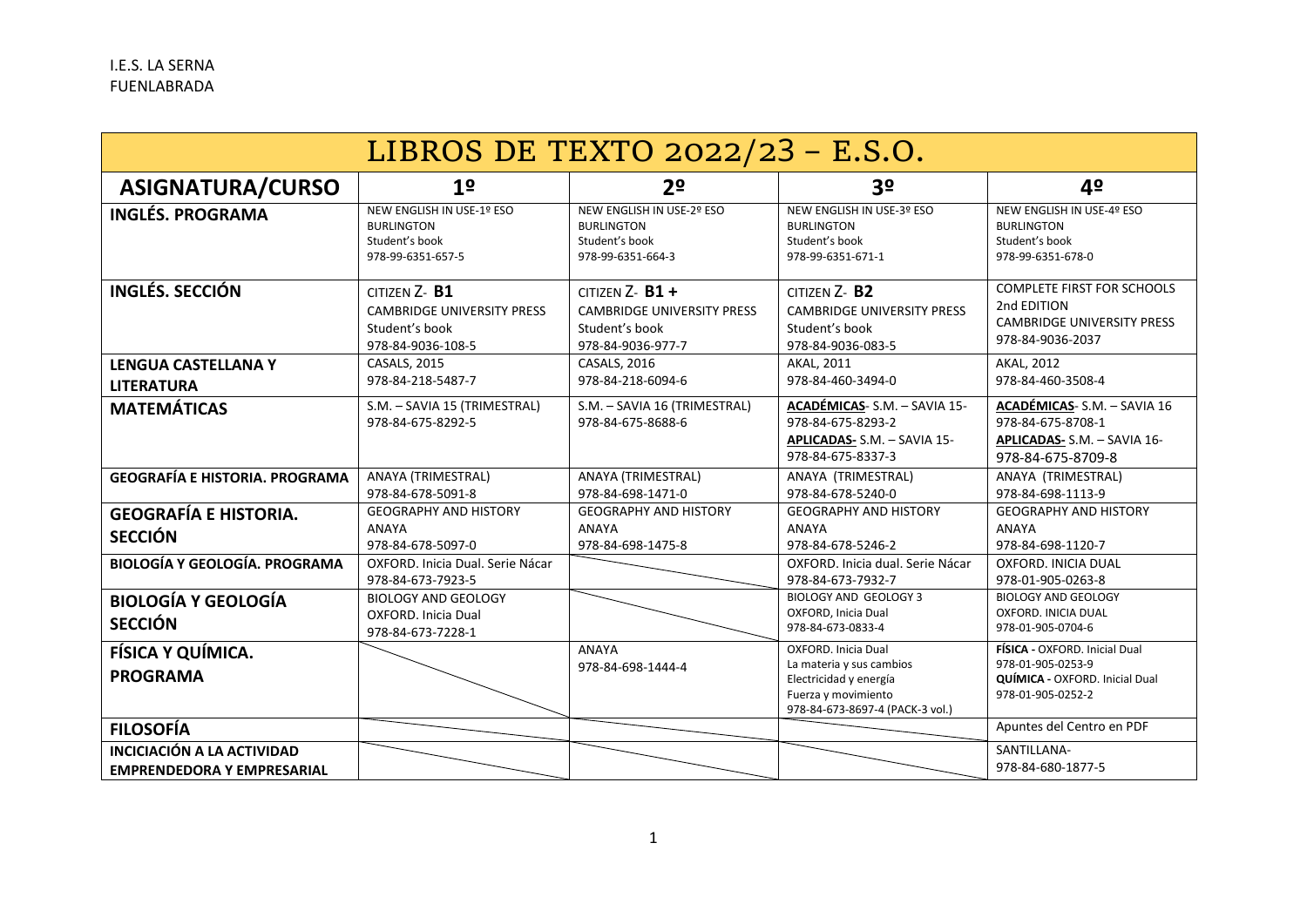| <b>ASIGNATURA/CURSO</b>               | 1 <sup>o</sup>                      | 2 <sup>o</sup>                                    | 3 <sup>o</sup>                                             | 4º                             |
|---------------------------------------|-------------------------------------|---------------------------------------------------|------------------------------------------------------------|--------------------------------|
| FÍSICA Y QUÍMICA. SECCIÓN             |                                     | Physics and Chemistry<br>ANAYA- 978-84-698-1452-9 | Aula virtual                                               |                                |
| TECNOLOGÍA, PROGRAMACIÓN Y            | <b>DONOSTIARRA</b>                  | <b>DONOSTIARRA</b>                                | <b>DONOSTIARRA</b>                                         |                                |
| ROBÓTICA. PROGRAMA                    | 978-84-7063-507-6                   | 978-84-7063-541-0                                 | 978-84-7063-508-3                                          |                                |
| <b>TECNOLOGY, PROGRAMMING AND</b>     | TECNOLOGY, PROGRAMMING              | TECNOLOGY, PROGRAMMING                            | TECNOLOGY, PROGRAMMING                                     |                                |
| ROBOTICS- (En inglés)                 | AND ROBOTICS 1º-                    | AND ROBOTICS-2º-                                  | AND ROBOTICS-3º                                            |                                |
|                                       | OXFORD, CARPETA AMARILLA            | DONOSTIARRA-978-84-7063-543-4                     | DONOSTIARRA- 978-84-7063-510-6                             |                                |
|                                       | (9 cuadernos) 978-84-6735-243-6     |                                                   |                                                            |                                |
| RELIGIÓN CATÓLICA                     | S.M. - P.P.C. .- (PROYECTO ÁGORA    | S.M.- P.P.C.-(PROYECTO ÁGORA)                     | S.M. - P.P.C. (PROYECTO ÁGORA                              | S.M.- P.P.C.-(PROYECTO ÁGORA)  |
|                                       | 978-84-675-8236-9                   | 978-84-6758-729-6                                 | 978-84-675-8237-6                                          | 978-84-675-8730-2              |
| <b>VALORES ÉTICOS.</b>                | VICENS VIVES (X. Martí, C. Prestel) | VICENS VIVES (C. Martí, C.Prestel)                | VICENS VIVES (C. Martí, C.Prestel)                         | <b>VICENS VIVES</b>            |
|                                       | 978-84-682-3038-2                   | 978-84-682-3574-5                                 | 978-84-682-3047-4                                          | 978-84-682-3578-3              |
| <b>VALORES ÉTICOS (INGLÉS)</b>        | VICENS VIVES 978-84-682-4050-3      | VICENS VIVES 978-84-682-5077-9                    | VICENS VIVES 978-84-682-4155-5                             | VICENS VIVES 978-84-682-5087-8 |
| <b>FRANCÉS</b>                        | PLURIEL 1- SANTILLANA               | PLURIEL 2 - SANTILLANA                            | PLURIEL 3- SANTILLANA                                      | PLURIEL 4- SANTILLANA          |
|                                       | LIVRE DE L'ÉLÈVE-                   | LIVRE DE L'ÉLÈVE-                                 | LIVRE DE L'ÉLÈVE-                                          | LIVRE DE L'ÉLÈVE -             |
|                                       | 978-84-92729-36-4                   | 978-84-9272-974-6                                 | 978-84-92729-38-8                                          | 978-84-965-9700-6              |
|                                       | <b>Cahier d'exercices-</b>          | <b>Cahier d'exercices-</b>                        | <b>Cahier d'exercices-</b>                                 | <b>Cahier d'exercices</b>      |
|                                       | 978-84-92729-39-5                   | 978-84-92729-42-5                                 | 978-84-92729-46-3                                          | 978-84-9659-785-3              |
| <b>ALEMÁN</b>                         | LOGISCH NEU A.1.1                   | LOGISCH NEU A.1.1                                 |                                                            |                                |
|                                       | Libro alumno 978-3-12-605203-0      | Libro alumno 978-3-12-605203-0                    |                                                            |                                |
|                                       | Libro ejercicios 978-3-12-605204-7  | Libro ejercicios 978-3-12-605204-7                |                                                            |                                |
| <b>CULTURA CLÁSICA</b>                |                                     |                                                   | <b>CONSULTAR CON EL PROFESOR EN</b><br>SEPTIEMBRE EN CLASE | SANTILLANA<br>978-84-6804-0172 |
|                                       |                                     |                                                   |                                                            |                                |
| <b>CIENCIAS APLICADAS A LA</b>        |                                     |                                                   |                                                            | OXFORD. INICIA DUAL            |
| <b>ACTIVIDAD PROFESIONAL</b>          |                                     |                                                   |                                                            | 978-01-9050-804-3              |
| <b>TECNOLOGÍA</b>                     |                                     |                                                   |                                                            | SANTILLANA                     |
|                                       |                                     |                                                   |                                                            | 978-84-6803-019-7              |
| <b>LATÍN</b>                          |                                     |                                                   |                                                            | ED. CASALS                     |
|                                       |                                     |                                                   |                                                            | 978-84-2186-111-0              |
| <b>TECNOLOGÍA DE LA INFORMACIÓN Y</b> |                                     |                                                   |                                                            | <b>APUNTES</b>                 |
| LA COMUNICACIÓN                       |                                     |                                                   |                                                            |                                |
| PROYECTOS TECNOLÓGICOS                |                                     |                                                   |                                                            | <b>APUNTES</b>                 |